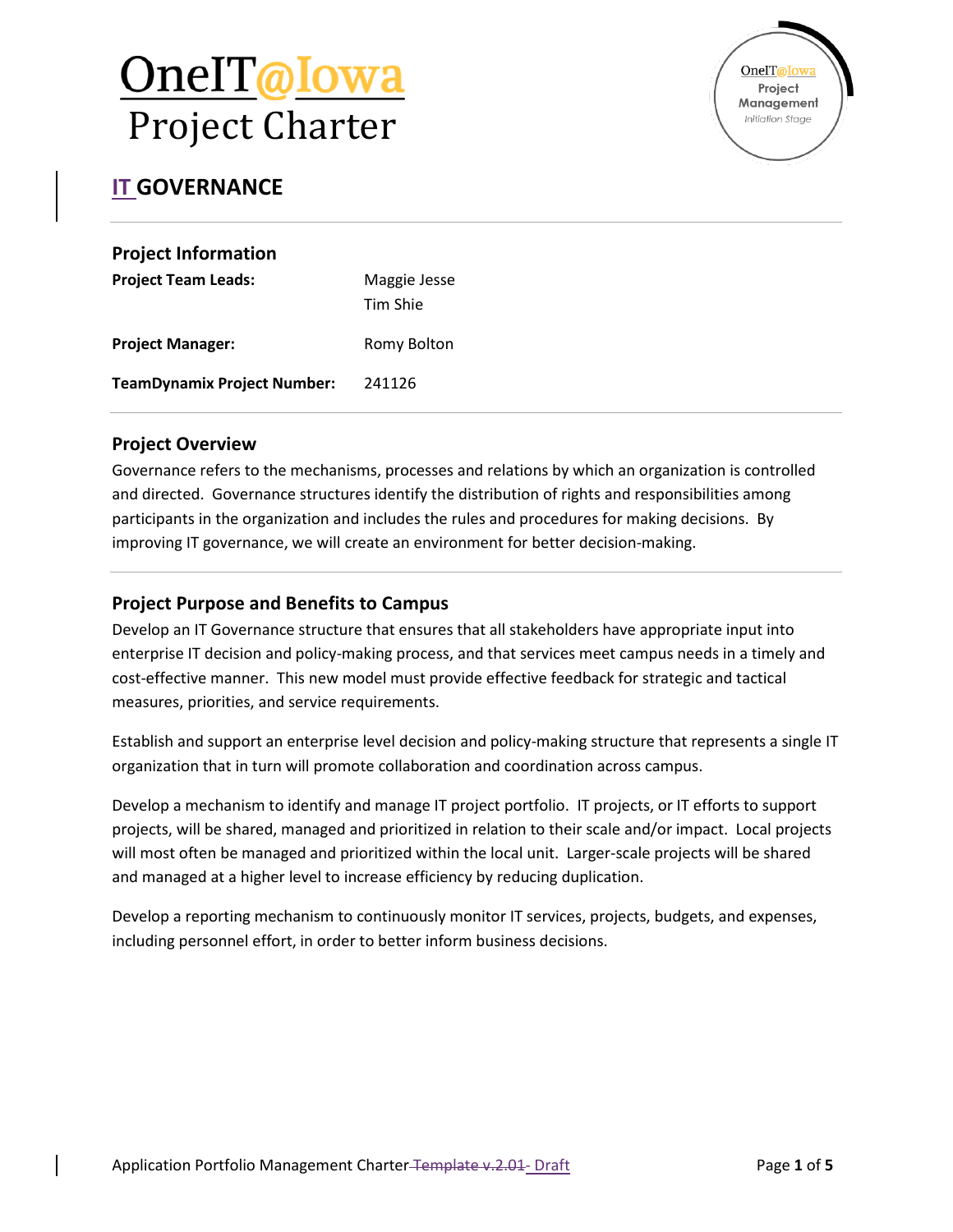# <u>OnelT@Iowa</u> Project Charter

# **Project Scope Statement**

### *The scope of this project includes:*

- Assess current Governance structure and identify opportunities for improvement.
- Establish and support an enterprise level decision and policy-making structure that represents one IT organization.
- Initiate and develop an effective process for identifying and prioritizing IT projects and services.
- Implement and manage a campus-wide IT project portfolio.
- Implement standard and consistent procedures for collecting IT project portfolio data.
- Develop a process for generating consistent reports that recognize IT budget and expenses, including personnel.
- Initiate and develop an effective process for monitoring strategic planning initiatives.

## **High-Level Requirements**

- a) Complete a thorough evaluation of current Governance model and identify improvements that facilitate better communication and input from stakeholders. Broaden the scope of this governance model to include all campus IT activities.
- b) Establish and support enterprise level decision and policy-making structure that represents one IT organization.
- c) Develop and implement standard procedures for continuously identifying, collecting, and archiving data on IT projects and services.
- d) Create, develop and manage a campus-wide IT project portfolio database, in an effort to facilitate visibility and coordination of IT projects. Establish a mechanism for adding new projects and archiving old projects.
- e) Develop and implement a methodology for identifying and collecting IT expenses, including personnel effort. Develop accounting and human resource standards that allow for consistency across IT units, regardless of funding models.
- f) Generate reports to improve visibility, recognize IT efforts and expenses, and assist IT decisionmaking.
- g) Develop and implement a methodology for monitoring strategic planning initiatives.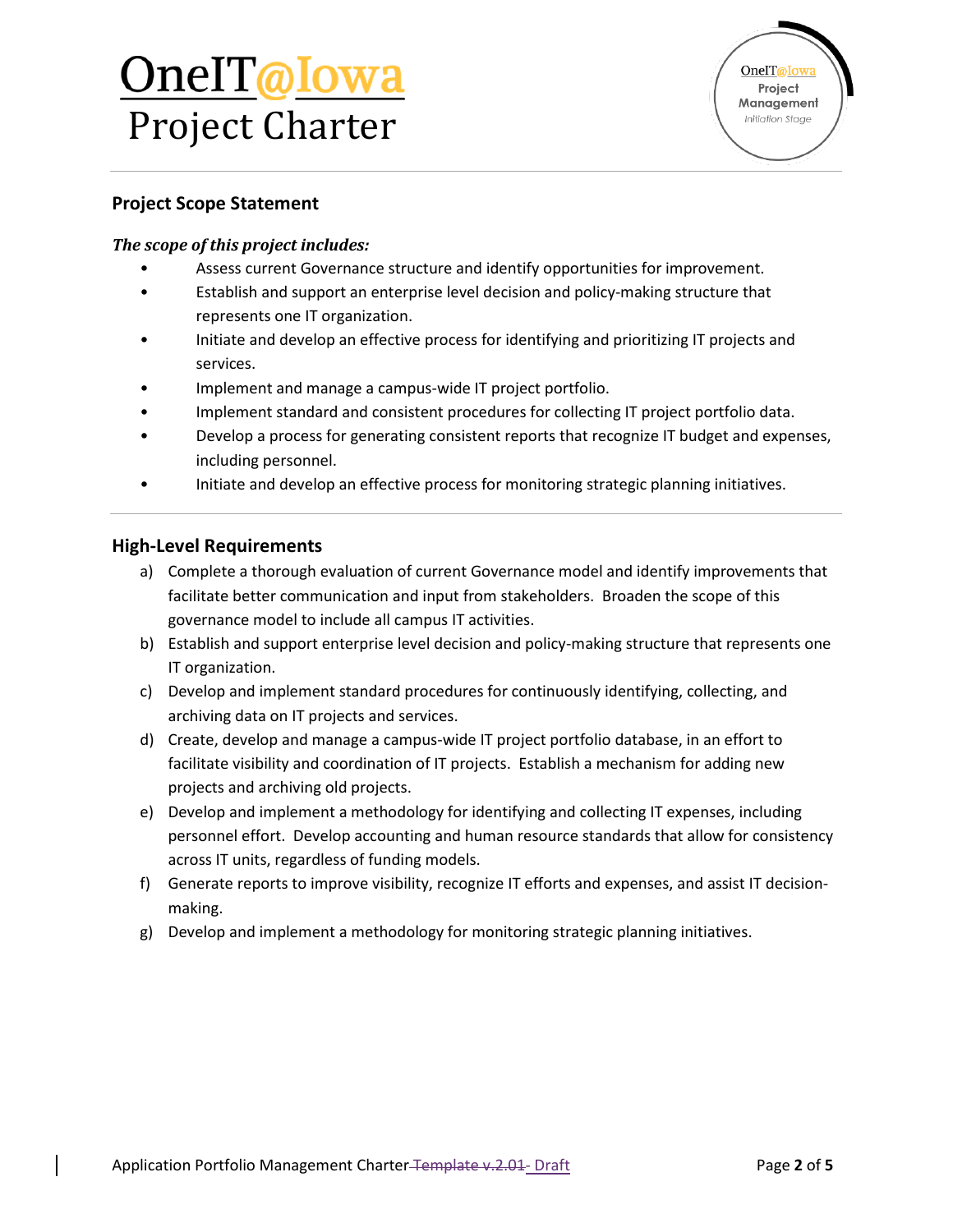# **High-Level Risks**

- The timeline involved in establishing successful IT governance model is difficult to assess. IT governance impacts the entire IT organization and therefore requires input from all stakeholders.
- The University of Iowa has a variety of funding models, including external grants and contracts. Understanding the rules of engagement and compliance requirements with varying funding models is important to the success of IT governance.
- Time tracking will require change in culture, which may result in unsatisfactory results.
- New UI President and Cabinet will likely impact IT Governance and decision-making process.

## **Assumptions and Constraints**

- All IT projects and services across campus that meet the defined criteria will be included in process.
- IT Governance and Project Management Office project teams will need to work together/collaborate, as there is overlap between the two projects.
- Standards for tracking all IT expenses will be developed for reporting purposes.
- IT Project Portfolio will be a campus-wide managed and coordinated effort.
- IT Project Management process will be a campus-wide managed and coordinated effort. The governance group will work in conjunction with the PMO team
- UI accounting structure (MFK) and Human Resource Information System (HRIS) will be utilized for tracking expenses.

### **Project Governance**

- UI President
- Provost Office
- **IT Council**
- Deans and Associate Deans
- Administrative Leaders (Finance and Operations)
- CIO
- OneIT Steering Committee
- **OneIT Leaders**
- Service Owners and Council
- Governance Project Team
- Governance Advisory Team
- Project Management Office
- IT Communities SCIT, ITAdmins, CITL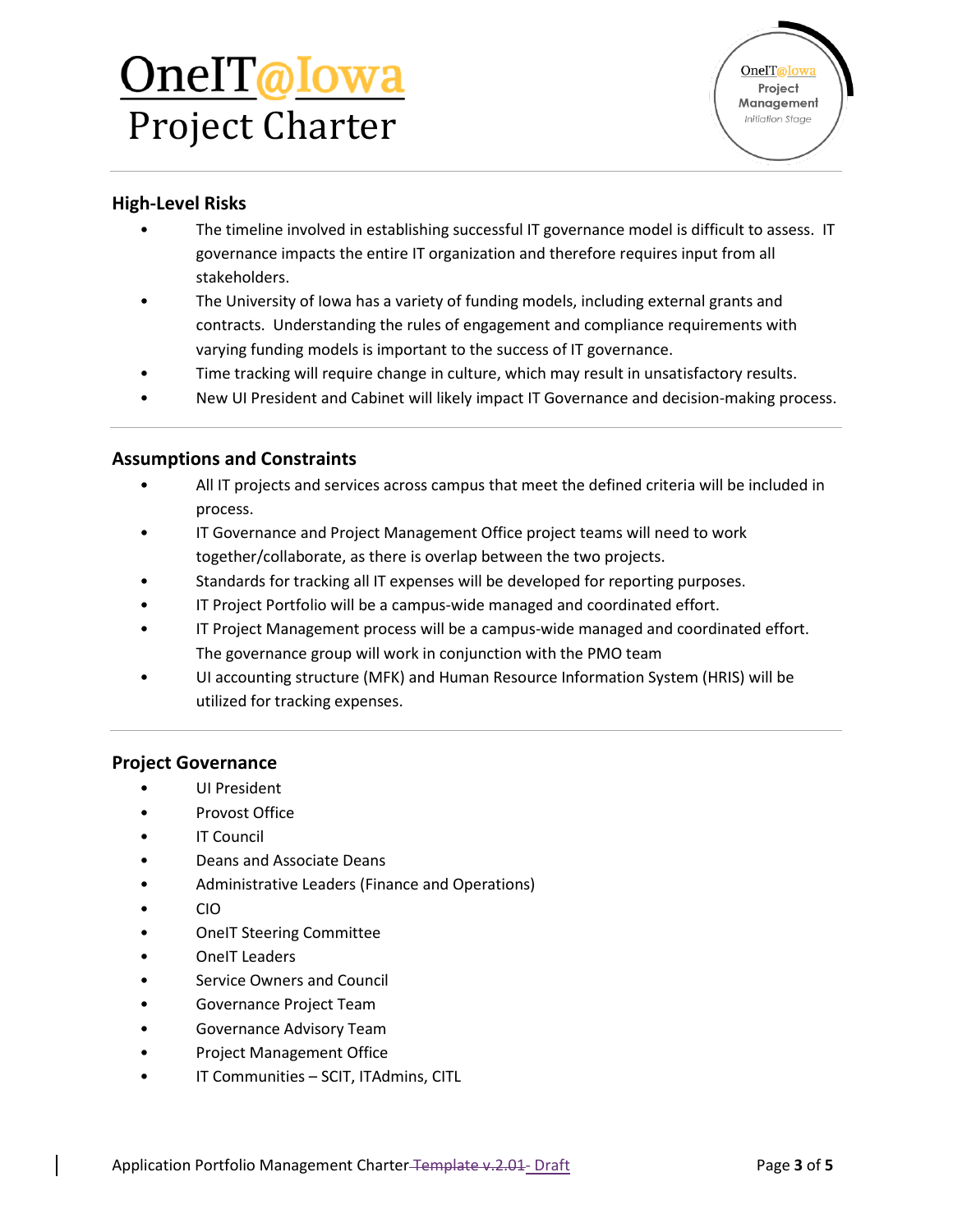

# **Anticipated Cost Savings Categories**

Increased visibility into the IT budget and projects will influence behavior and create increased accountability, which in return will create cost savings. We project this increased visibility and accountability will result in a cost savings associated with the following:

- Elimination of duplicate projects
- Collaboration on certain projects
- Prioritization of project portfolio with associated criteria for project request approval
- Increased efficiency that comes from completing projects with greater predictability (i.e. on schedule and budget)

### *Additional benefits include:*

- New IT Governance model anticipates the increasingly interdisciplinary nature of education and research, the evolving needs of our students, and the state of Iowa's need for a skilled workforce with core technical competencies.
- New IT Governance model will lead to better alignment within the IT campus community, including improved decision and policy-making.
- New IT Governance model will improve turnaround, success/completion rates, and efficiency through consistent processes and methodology.

### **Sub Projects**

- IT Project Portfolio is a project dependency, which will be developed and designed by the Project Management Office.
- IT Procurement is a project dependency.
- Application Portfolio is a project dependency.

### **Major Goals**

#### *Develop draft (initial) IT governance structure/model*

| <b>Milestone</b>                                   | Due Date           |
|----------------------------------------------------|--------------------|
| Solidify IT governance role and structure (chart), | July 1, 2015       |
| including an ongoing OneIT Steering Committee      |                    |
| Develop a campus engagement plan regarding the     | July 15, 2015      |
| new governance structure.                          |                    |
| Complete campus community engagement               | September 15, 2015 |
| regarding new governance structure.                |                    |